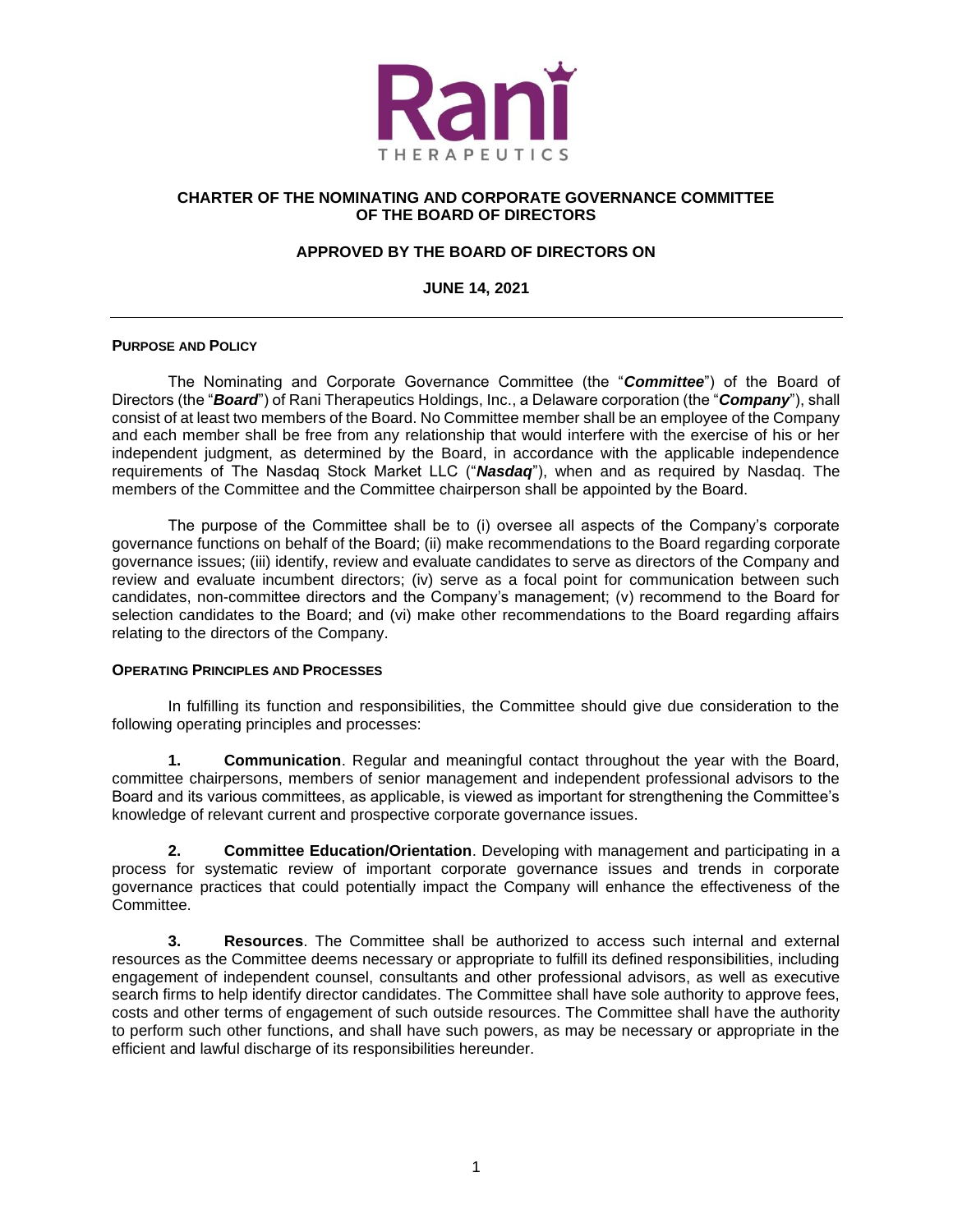**4. Reporting to the Board**. The Committee, through the Committee chairperson, shall report all material activities of the Committee to the Board from time to time, or whenever so requested by the Board.

## **RESPONSIBILITIES**

The operation of the Committee will be subject to the provisions of the Bylaws of the Company and the Delaware General Corporation Law, each as in effect from time to time. The Committee will have the full power and authority to carry out the following primary responsibilities or to delegate such power and authority to one or more subcommittees of the Committee:

**1. Director Nominations**. The Committee has the responsibility of identifying, reviewing and evaluating candidates to serve on the Company's Board including consideration of any potential conflicts of interest as well as applicable independence and experience requirements. The Committee shall also have the primary responsibility for reviewing, evaluating and considering the recommendation for nomination of incumbent directors for re-election to the Board, as well as monitoring the size of the Board. The Committee shall also recommend to the Board for selection candidates to the Board. The Committee shall also have the power and authority to consider recommendations for Board nominees and proposals submitted by the Company's stockholders and to recommend that the Board establish any policies, requirements, criteria and procedures, including policies and procedures to facilitate stockholder communications with the Board of Directors, to recommend to the Board appropriate action on any such proposal or recommendation and to make any disclosures required by applicable law in the course of exercising its authority. The Board believes it is important to develop a diverse and experienced board of directors. In the context of the existing composition and needs of the Board and its committees, the Committee shall consider various factors, including, but not limited to, independence, age, diversity (including race, ethnicity, gender, age, education and cultural background), integrity, skills, financial and other expertise, breadth of experience and knowledge about the Company's business or industry.

**2. Board Assessment**. The Committee shall periodically review, discuss and assess the performance of the Board, including Board committees, seeking input from senior management, the full Board and others. The assessment shall include evaluation of the Board's contribution as a whole and effectiveness in serving the best interests of the Company and its stockholders, specific areas in which the Board and/or management believe contributions could be improved, and overall Board composition and makeup, including the reelection of current Board members. The factors to be considered shall include whether the directors, both individually and collectively, can and do provide the integrity, experience, judgment, commitment, skills, diversity and expertise appropriate for the Company. In assessing the directors, both individually and collectively, the Committee may consider the current needs of the Board and the Company to maintain a balance of knowledge, experience, diversity and capability in various areas. The Committee shall also consider and assess the independence of directors, including whether a majority of the Board continue to be independent from management in both fact and appearance, as well as within the meaning prescribed by Nasdaq. The results of these reviews shall be provided to the Board for further discussion as appropriate.

**3. Board Committee Nominations**. The Committee, after due consideration of the interests, independence and experience of the individual directors and the independence and experience requirements of Nasdaq, the rules and regulations of the Securities and Exchange Commission and applicable law, shall recommend to the entire Board annually the chairpersonship and membership of each committee.

**4. Continuing Education**. The Committee shall consider instituting a plan or program for the continuing education of directors and shall recommend any such plan as appropriate to the Board for its consideration.

**5. Corporate Governance Principles**. The Committee shall develop a set of corporate governance principles to be applicable to the Company, shall periodically review and assess these principles and their application, and shall recommend any changes deemed appropriate to the Board for its